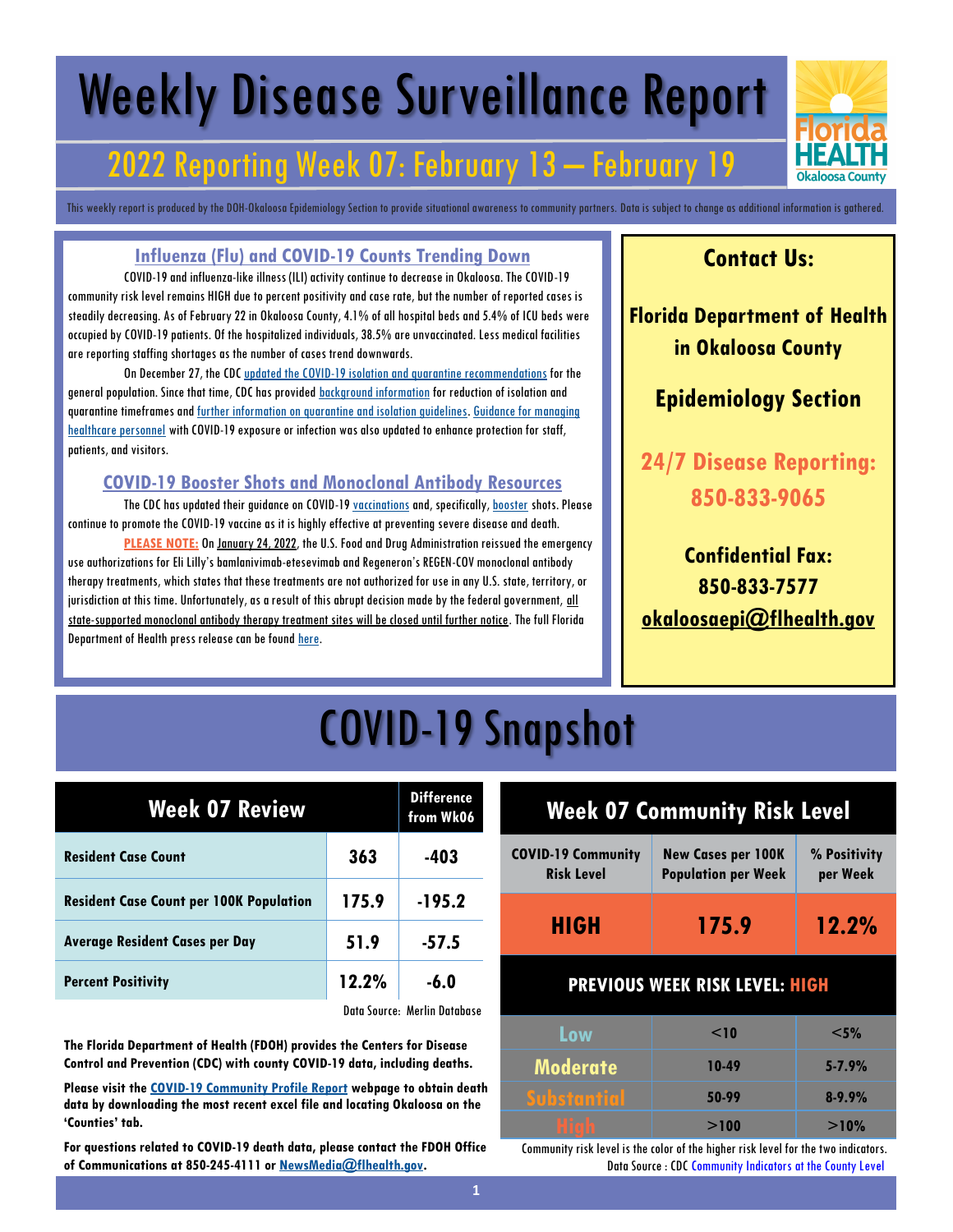**Vaccinated =** 

# COVID-19 Fully **COVID-19 in Okaloosa County**

### **No Quarantine** Week 07: February 13 – February 19





Okaloosa COVID-19 **Cases Per 100K Population Trend** 1800 1600 1400 1200 1000 RATE 800 600 400 200  $\mathbf 0$ 50<br>e a 52<br>e a 62 eek 04 Neek 06  $\begin{array}{c} 26 \\ 28 \end{array}$ \*\*\*\*\* 46  $48$  $22$  $30^{\circ}$  $\frac{4}{3}$  $\overline{24}$ **2021 REPORTING WEEK** 

**Figure 1**: Trend of total COVID-19 cases by week. Data source: Merlin Database **Figure 2**: Trend of COVID-19 case rates by week. Data source: Merlin Database



**Figure 3**: Trend of 7-day moving percent positivity of COVID-19 cases by week. Data source: Merlin Database

### **COVID-19 Cases by Age Group**

| Age<br>Group   | Okaloosa Resident<br><b>Cases since</b><br>03/01/21 through<br>Week 07 | % by Age<br>Group | <b>Difference</b><br>from<br>Week 06 |
|----------------|------------------------------------------------------------------------|-------------------|--------------------------------------|
| $0 - 11$       | 3752                                                                   | 11.7%             | $+35$                                |
| $12 - 14$      | 1248                                                                   | 3.9%              | $+4$                                 |
| $15-24$        | 4824                                                                   | 15.0%             | $+45$                                |
| 25-44          | 11529                                                                  | 35.8%             | $+140$                               |
| 45-64          | 7482                                                                   | 23.2%             | $+71$                                |
| 65-74          | 2035                                                                   | 6.3%              | $+34$                                |
| 75-84          | 925                                                                    | 2.9%              | $+22$                                |
| $85+$          | 394                                                                    | 1.2%              | $+12$                                |
| <b>Unknown</b> | 5                                                                      | 0.0%              | 0                                    |
| Total          | 32194                                                                  | <b>100%</b>       | $+363$                               |

Data Source: Merlin Database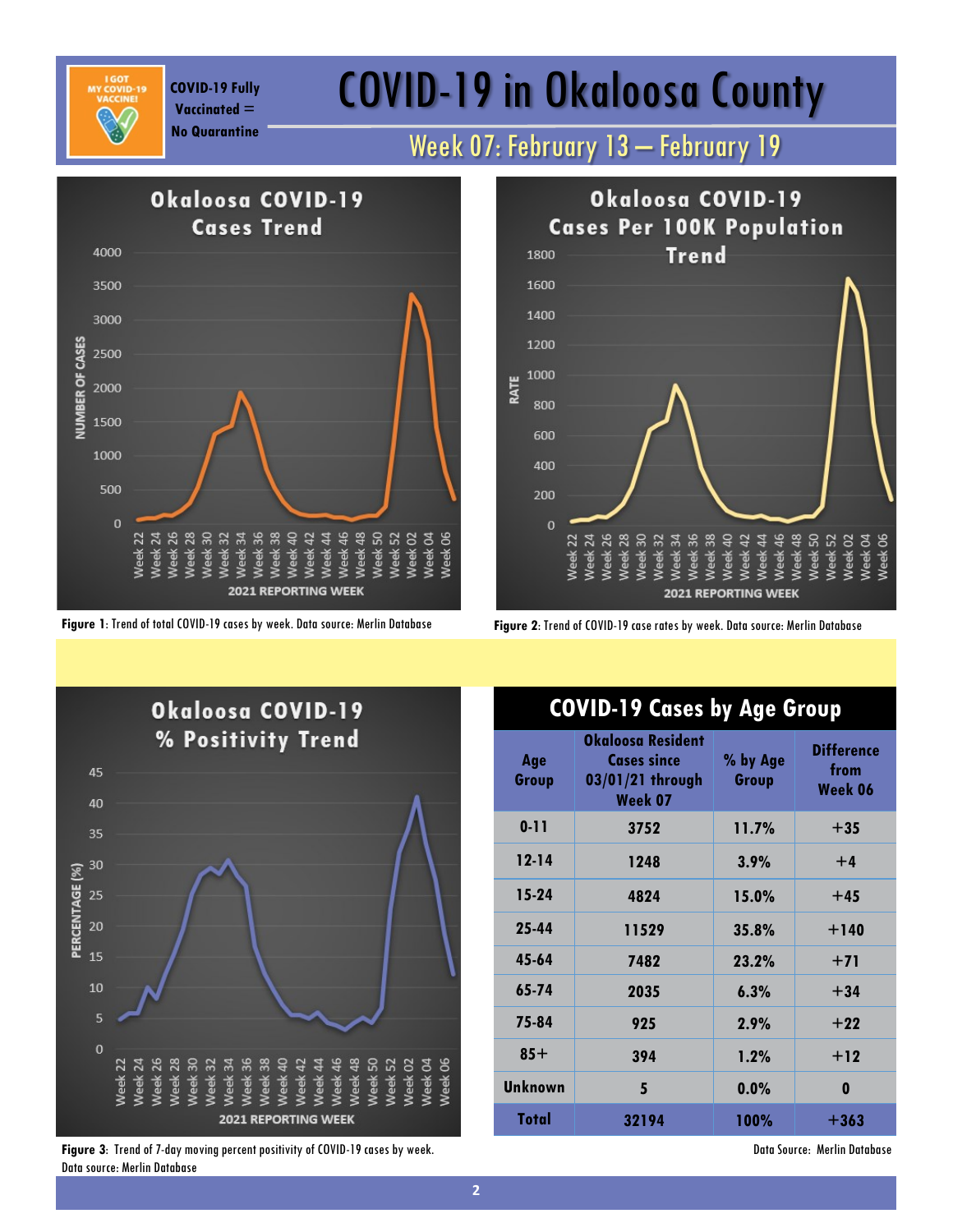## COVID-19 Fully **COVID-19 in Okaloosa County**

Week 07: February 13 – February 19



**Figure 4:** Cumulative number of fully vaccinated Okaloosa residents as compared to COVID-19 cases per week. Data reported through previous Sunday. Data Source: Merlin & CDC [COVID Data Tracker](https://covid.cdc.gov/covid-data-tracker/#vaccinations)

### **VACCINATION DATA RESOURCE**

#### **The CDC COVID Data Tracker presents county level vaccination data that includes vaccinations from:**

- FL SHOTS, including FL Department of Health, retail pharmacies, & long-term care facilities,
- Participants in the Federal Dialysis Center Program,

**Vaccinated = No Quarantine**

- Health Resources & Services Administration partner sites, &
- Federal entities such as Department of Defense, Veterans Health Administration, Indian Health Service, & Bureau of Prisons.

**Percentage of Breakthrough Infection in Fully-Vaccinated Individuals:** 

$$
5.65\%
$$

Data Source: Merlin & CDC [COVID Data Tracker](https://covid.cdc.gov/covid-data-tracker/#vaccinations)

### **COVID-19 VACCINATIONS**

| <b>Fully-Vaccinated</b><br><b>Groups</b>        | <b>OKALOOSA</b> | <b>US</b> |
|-------------------------------------------------|-----------------|-----------|
| % of Population $\ge$<br><b>5 Years of Age</b>  | 67.3%           | 68.8%     |
| % of Population $\ge$<br>12 Years of Age        | 73.2%           | 73.2%     |
| % of Population $\ge$<br>18 Years of Age        | 76.0%           | 74.8%     |
| % of Population $\ge$<br><b>65 Years of Age</b> | 95.0%           | 88.7%     |

Data reported through previous Sunday. Data Source: CDC [COVID Data Tracker](https://covid.cdc.gov/covid-data-tracker/#vaccinations)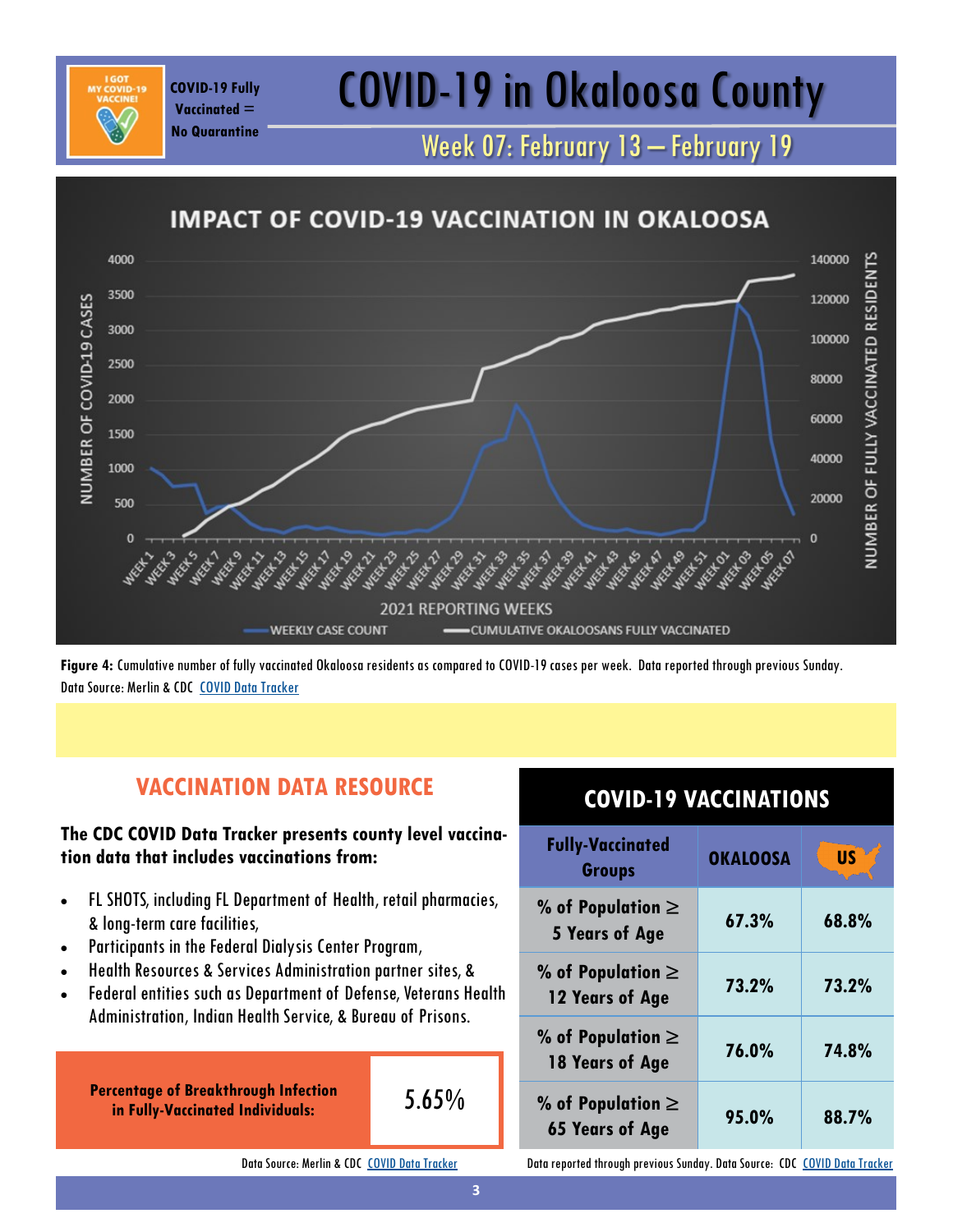## Influenza-Like Illness

### Week 07: February 13 – February 19

**Influenza-like Illness (ILI)** is defined as fever greater than or equal to 100°F AND cough and/or sore throat in the absence of another known cause.



**ANALYSIS**: During Week 07, flu reporting partners and ESSENCE (a syndromic surveillance system) reported a decrease in ILI activity for Okaloosa County. The percentage of ILI ED visits in Okaloosa County decreased from 2.69% during Week 06 to 2.51% during Week 07. Flu partners reported no positive rapid influenza tests this week. Over the past three weeks, 31 out of 174 influenza specimens submitted to the state lab were positive (28 Influenza A unspecified, 1 Influenza A H3, 2 Influenza B unspecified). There were no ILI admissions, outbreaks, or deaths reported this week. The percentage of total ILI ED visits for Week 07 is higher than that of Week 07 last year.

Note: Other respiratory syndromes can be represented by increased ILI case numbers. Data Source: ESSENCE

| % ILI by Age Group<br><b>Week 07, 2022</b> |                    |                                  |                              |
|--------------------------------------------|--------------------|----------------------------------|------------------------------|
| Age<br><b>Range</b>                        | Ш<br><b>Visits</b> | <b>Total ED</b><br><b>Visits</b> | % Total<br><b>ILI Visits</b> |
| $0-4$                                      | 15                 | 151                              | 9.93%                        |
| $5 - 19$                                   | 15                 | 248                              | 6.05%                        |
| 20-34                                      | 10                 | 423                              | $2.36\%$                     |
| $35 - 54$                                  | 5                  | 497                              | 1.01%                        |
| 55-74                                      | 5                  | 499                              | $1.00\%$                     |
| 75+                                        | 3                  | 291                              | $1.03\%$                     |



**75+ <sup>3</sup> <sup>291</sup> 1.03% Figure 6**: Hospital ED visits meeting ILI criteria stratified by facility. Percentages calculated based on total number of ILI ED visits. (n=53). Data source: ESSENCE

Data Source: ESSENCE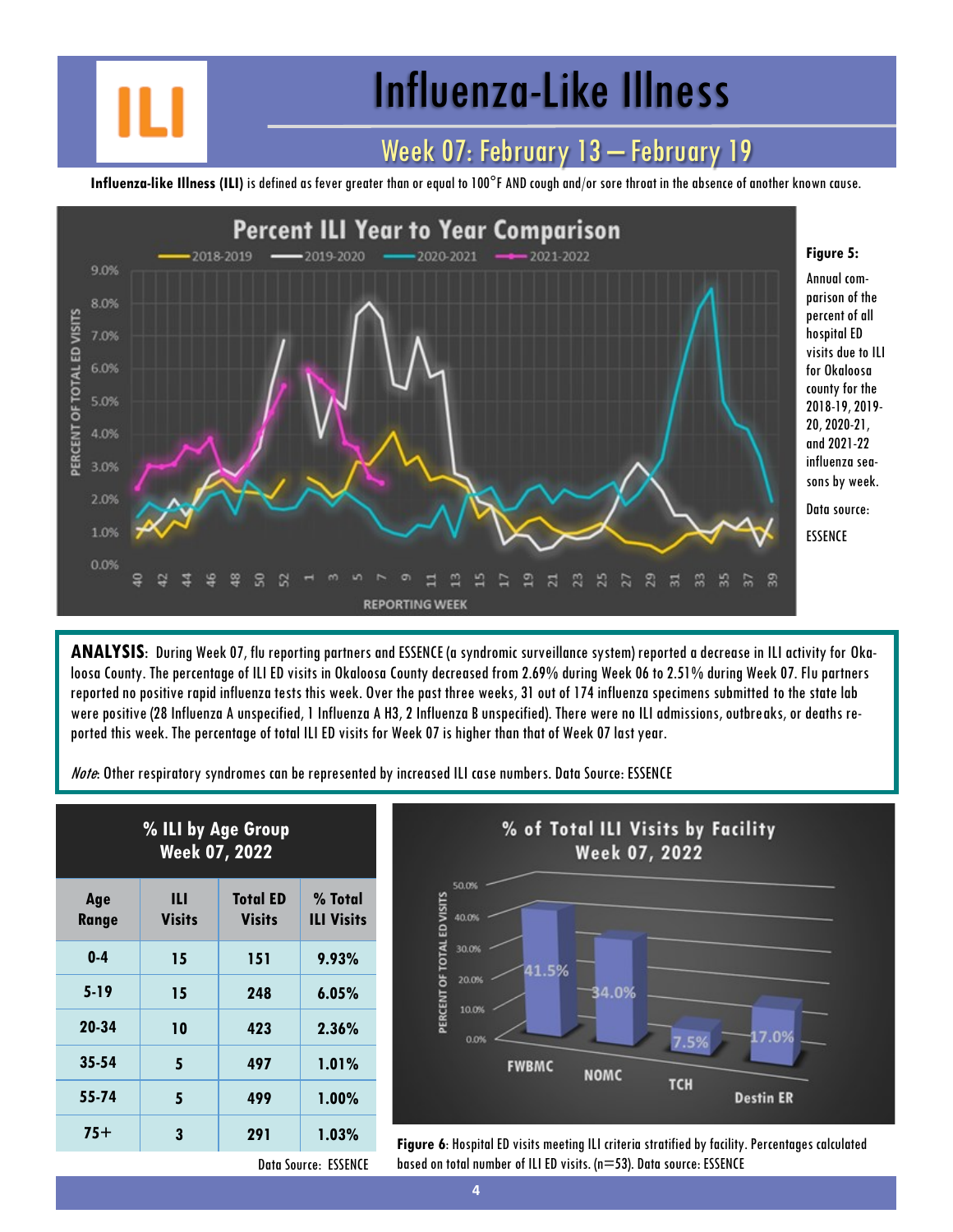# Syndromic Surveillance

## Week 07: February 13 - February 19







#### **Week 07—Fort Walton Beach Medical Center**

| <b>Age Range</b> | <b>Top Syndrome</b> | <b>Total ED Visits for</b><br><b>Syndrome</b> |
|------------------|---------------------|-----------------------------------------------|
| $0-4$            | <b>RESP</b>         | 24                                            |
| $5 - 19$         | <b>INJURY</b>       | 24                                            |
| 20-34            | GI                  | 42                                            |
| $35 - 54$        | GI                  | 36                                            |
| 55-74            | <b>INJURY</b>       | 35                                            |
| $75+$            | <b>INJURY</b>       | 19                                            |

#### **Week 07—North Okaloosa Medical Center**

| <b>Age Range</b> | <b>Top Syndrome</b> | <b>Total ED Visits for</b><br><b>Syndrome</b> |
|------------------|---------------------|-----------------------------------------------|
| $0 - 4$          | <b>RESP</b>         | 8                                             |
| $5-19$           | <b>INJURY</b>       | 15                                            |
| 20-34            | <b>INJURY</b>       | 14                                            |
| $35 - 54$        | GI                  | 13                                            |
| 55-74            | <b>RESP</b>         | 20                                            |
| $75+$            | <b>INJURY, RESP</b> | 15, 15                                        |